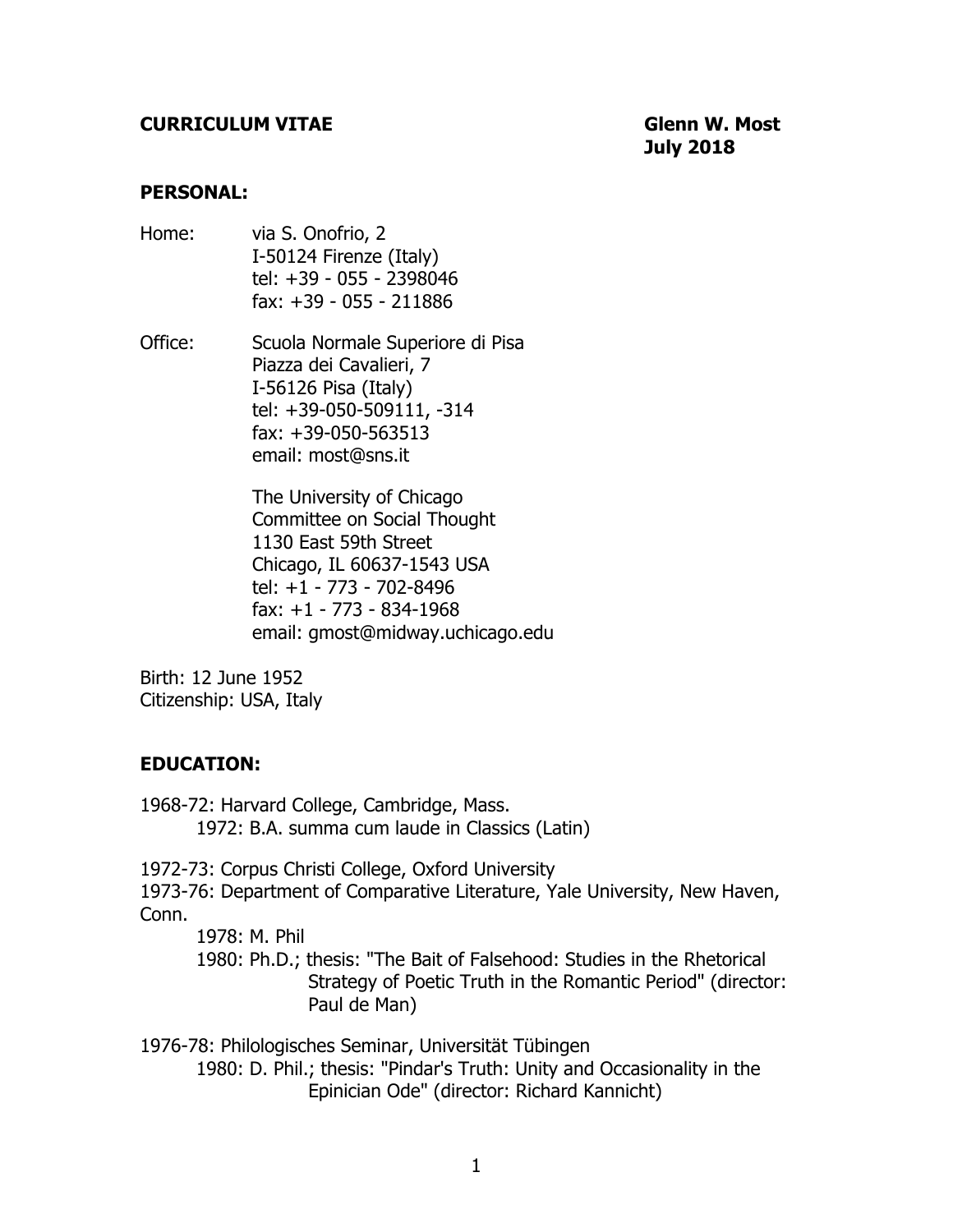### **ACADEMIC HONORS:**

1968-72: National Merit Society, Scholarship

- 1970: Harvard University, Detur Prize and J.O. Sargent Prize
- 1971: Harvard University, Phi Beta Kappa and J.O. Sargent Prize
- 1972: Harvard University, Latin Prize
- 1972-73: Harvard University, Knox Fellowship
- 1973-74: Yale University, University Fellowship
- 1974-75: Yale University, Samuel Botwinik Fellowship
- 1975ff.: Danforth Foundation, Kent Fellowship
- 1976-78: Deutscher Akademischer Austauschdienst, Fellowship
- 1982-83: American Academy in Rome, Andrew W. Mellon Fellowship
- 1984-86: Princeton University, John Witherspoon Bicentennial Preceptorship
- 1988-89: Wissenschaftskolleg zu Berlin, Fellow (Wissenschaftliches Mitglied)
- 1993: University of Michigan, Institute for the Humanities, Visiting Fellow
- 1994-99: Deutsche Forschungsgemeinschaft, Gottfried Wilhelm Leibniz Preis
- 2003: Collège de France, Visiting Professorship
- 2006: Université Paris 4-Sorbonne, Visiting Professorship (chaire Alphonse Dupront)
- 2008: American Academy of Arts and Sciences, Fellow
- 2010: Universität Trier, Ausonius-Preis
- 2010: Max Planck Institute for the History of Science in Berlin, External Scientific Member
- 2015: American Philosophical Society, Member
- 2015: Academia Europaea, Member
- 2016: Anneliese-Maier Research Prize, Alexander von Humboldt Foundation
- 2017: École Normale Supérieure, Paris, Labex Transfer

# **EDITORIAL BOARDS:**

- 1. Philosophia naturalis 26 (1989) 43 (2006)
- 2. Arion N.S. 3.1:3 (1990) -
- 3. Phoenix 45 (1991) 16 (2006)(Corresponding Member)
- 4. Internationale Zeitschrift für Philosophie 1 (1992) 16 (2008)
- 5. Poetica 25 (1993) -
- 6. md. Materiali e discussioni per l'analisi dei testi classici 29 (1992) -
- 7. Nietzsche-Studien 26 (1997) 46 (2017)
- 8. Methodos 1 (2001) -
- 9. Ideengeschichte 1 (2007) –

10. Weltliteraturen. Schriftenreihe der Friedrich Schlegel Graduiertenschule für literaturwissenschaftliche Studien (2011) -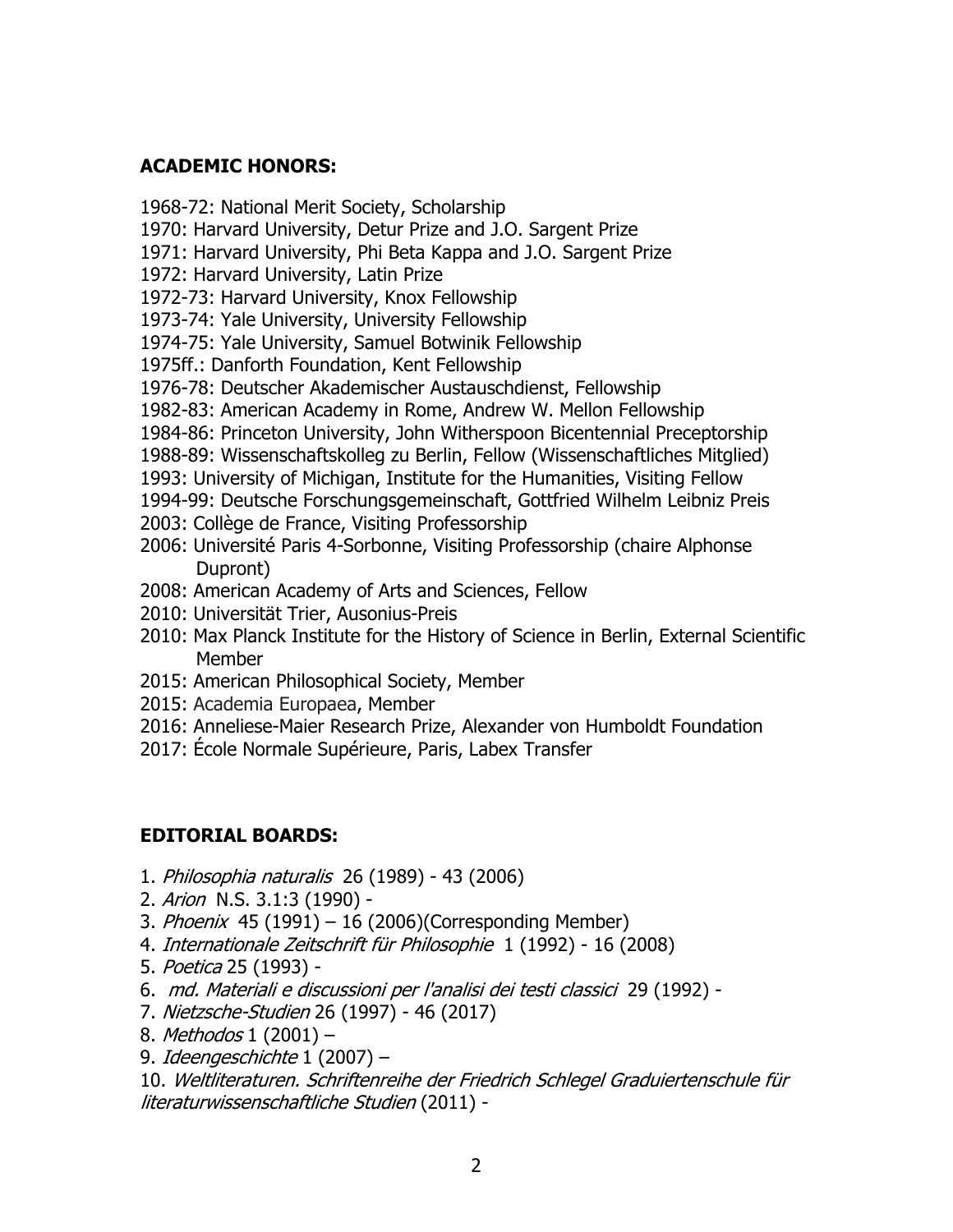11. New England Classical Journal 38.2 (May 2011) –

12. Classical Philology 110 (2015) –

13. History of Humanities  $1(2015)$  -

14. Troianalexandrina. Yearbook of Classical Material in Medieval Literature 14  $(2015) -$ 

## **POSITIONS HELD:**

#### **1. Yale University: Teaching Assistant**

Summer 1975: "Philosophy of the Creative Imagination," Prof. E. Casey Spring 1976: "Introduction to Literary Theory,"Prof. H. von Staden

### **2. Universität Tübingen: wissenschaftlicher Hilfskraft**

Winter 1977-Summer 1978: Grosses Latinum (Oberstufe)

#### **3. Yale University: Visiting Lecturer**

Fall 1978: College Seminar, "Marxist Literary Theory and Criticism"

#### **4. Universität Heidelberg: wissenschaftlicher Angestellter**

Summer 1979: Sprachübung, Latin I Winter 1979-80: Proseminar, "Catullus" Lektüre, "Horace, Satires" Summer 1980: Sprachübung, Latin I

#### **5. Princeton University: Andrew W. Mellon Assistant Professor of Classics**

Fall 1980: Latin 104, "Catullus and his Circle" Classics/Comp.Lit. 335: "Studies in the Classical Tradition: The European Epic"

Spring 1981: Greek 108, "The Mind of Archaic Greece" Humanistic Studies 202, "The Origins of Modern Western Culture 1350- 1750" (preceptor)

Student-Initiated Seminar, "The Odes of Horace"

Fall 1981: Classics/English 322, "English Literature and the Classics"

Spring 1982: Classics/Comp.Lit. 334, "Modern Transformations of Classical Themes: The Romantic Lyric"

Classics 514, "Ancient Literary Theory"

- Fall 1983: Classics/English 322, "English Literature and the Classics" Classics 514, "Authenticity and the Prometheus Bound"
- Spring 1984: Classics/Comp. Lit. 335, "Studies in the Classical Tradition: Novel and Romance"

Greek 306, "Greek Rhetoric: Theory and Practice"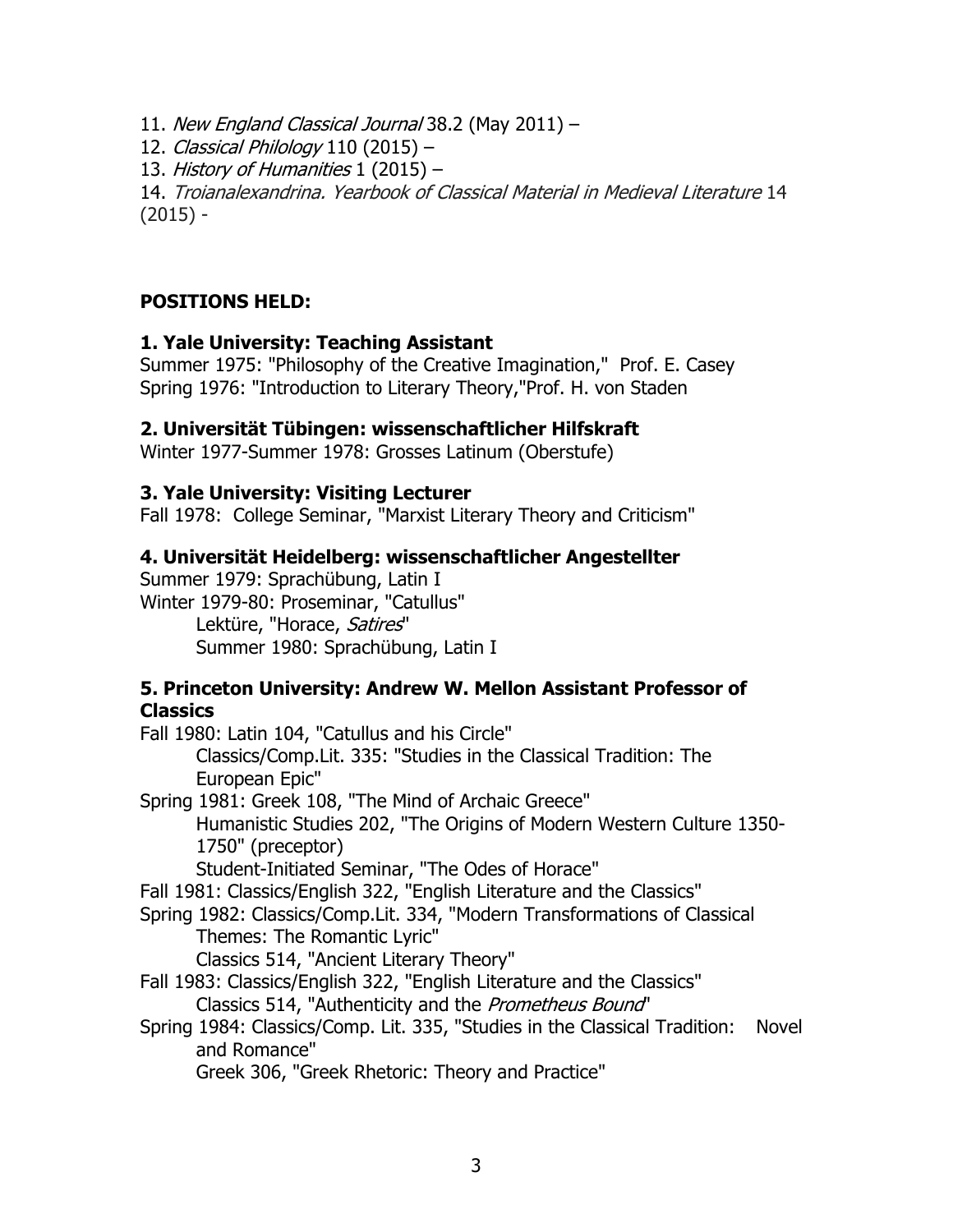Fall 1984: Greek 213, "The Tragic Poetry of the Late Fifth Century" Humanities 205, "The Classical Roots of Western Literature" (preceptor) Science in Human Affairs 291, "The Origins of Modern Science 1500- 1750" (preceptor)

Spring 1985: Latin 334, "Vergil's Eclogues and Georgics" Classics/Comp.Lit. 334, "Modern Transformations of Classical Themes: The Romantic Lyric" Greek 305, "Aristophanes"

#### **6. Università degli Studi di Siena: Professore a Contratto**

1985-86: "Cicero, De Natura Deorum"

#### **7. University of Michigan: Visiting Associate Professor of Classics**

Fall 1986: Greek 101, "Elementary Greek" Classical Civilization 463, "Greek Drama" Winter 1987: Classical Civilization 303, "Early Sources for English Literature" Greek/Latin/Comp.Lit. 791, "Ancient Allegorical Interpretation" Greek 499, "Menander, Dyscolus"

#### **8. Universität Innsbruck: Ordentlicher Universitäts-Professor für Klassische Philologie und Altertumskunde I**

Winter 1987/88: Seminar, "Euripides, Hippolytus" Konversatorium,"Seneca, Phaedra" Konversatorium, "Plato, Protagoras" Summer 1988: Proseminar, "Theocritus" Konversatorium, "Tibullus" Lateinische Lektüre, Oberstufe Winter 1988/89: Seminar, "Greek Myths in German Literature from Goethe to Christa Wolf" Winter 1989/90: Seminar, "Aristophanes: Two Comedies: Acharnians, Peace" Vorlesung, "Ennius, Annales" Vorlesung, "Callimachus" Summer 1990: Proseminar, "Hellenistic Epigrams" Vorlesung, "Roman Literary History: Preclassicism" Konversatorium, "Ovid, Heroides" Winter 1990/91: Seminar, "Sophocles, Philoctetes" Vorlesung, "Roman Literary History: Classicism" Konversatorium, "Apollonius Rhodius, Argonautica 3" Summer 1991: Seminar, "Appendix Vergiliana" Lektüre, "Valerius Flaccus" Problemorientierte Lektüre, "Tragic Choral Odes"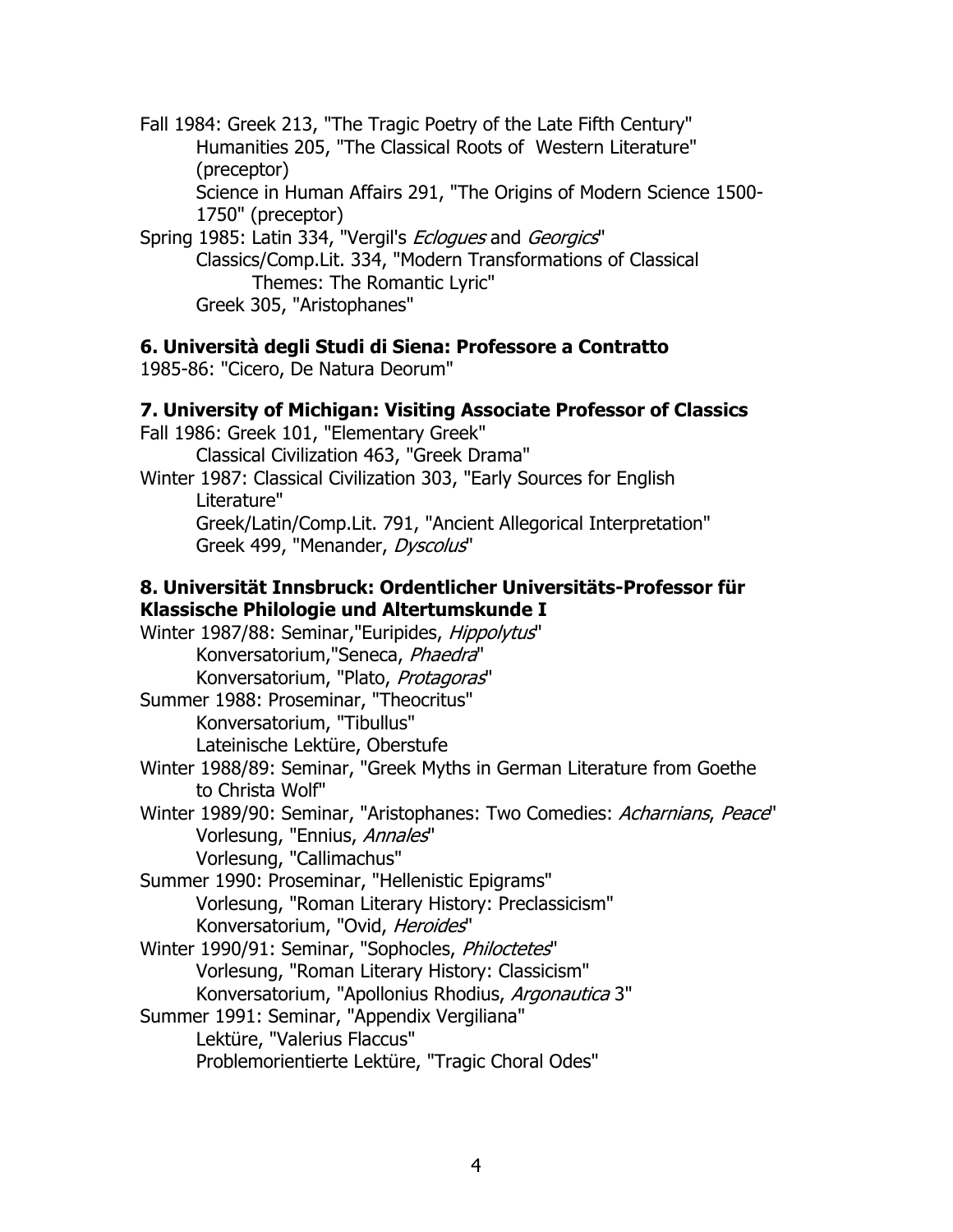#### **9. Universität Heidelberg: C-4 Universitäts-Professor für Gräzistik**

Winter 1991/92: Vorlesung,"Tragic Choral Odes" Lektüre,"Aeschylus, Choephori; Sophocles, Electra; Euripides, Electra" Seminar, "Heliodorus, Aethiopica" Summer 1992: Griechische Stilübung I Seminar, "Aristophanes, Lysistrata and Ecclesiazusae" Winter 1992/93: Vorlesung, "Ecphrasis" Lektüre, "Ecphrasis" Proseminar, "Aristotle, Poetics" Summer 1993: Lektüre, "Plutarch, How the Young Man Should Read Poets" Griechischer Klausurenkurs Seminar, "Hesiod" Summer 1994: Vorlesung, "Friedrich Nietzsche and Classical Philology" Lateinischer Proseminar, "Propertius" Griechische Stilübung III Summer 1995: Seminar, "Euripides, Phoenissae" Proseminar, "Bacchylides" Griechische Stilübung III Winter 1995/96: Vorlesung, "The Tragic" Proseminar, "Appendix Vergiliana: Culex, Ciris" Lektüre, "Homer, Iliad 19-24" Summer 1996: Lektüre, "Euripides, Orestes" Winter 1996/97: Vorlesung, "The Tragic, Part II" Proseminar, "Plato, Gorgias" Griechische Stilübung III Summer 1997: Hauptseminar, "Aristophanes, Ranae" Winter 1997/98: Vorlesung, "Medea in World Literature" Hauptseminar (with Prof. L. Giuliani), "Myth in Text und Image" Lektüre, "Euripides, Medea" Summer 1998: Hauptseminar, "Seneca, Medea" Winter 1997/98: Hauptseminar (with Prof. D. Borchmeyer), "Euripides, Iphigenia in Tauris and Goethe, Iphigenia auf Tauris" Lektüre, "Cicero, Cato Maior de senectute" Griechische Stilübung III Summer 1999: Hauptseminar, "Boethius, De consolatione philosophiae" Winter 1999: Hauptseminar, "Terence, Adelphoe" Summer 2000: Vorlesung, "Eros in ancient Greece" Proseminar, "Longos, Daphnis and Chloe" Lektüre, "Menander, Dyskolos" Winter 2000/01: Hauptseminar, "Sophocles, Oedipus Coloneus" Summer 2001: Hauptseminar, "Plato, Symposium"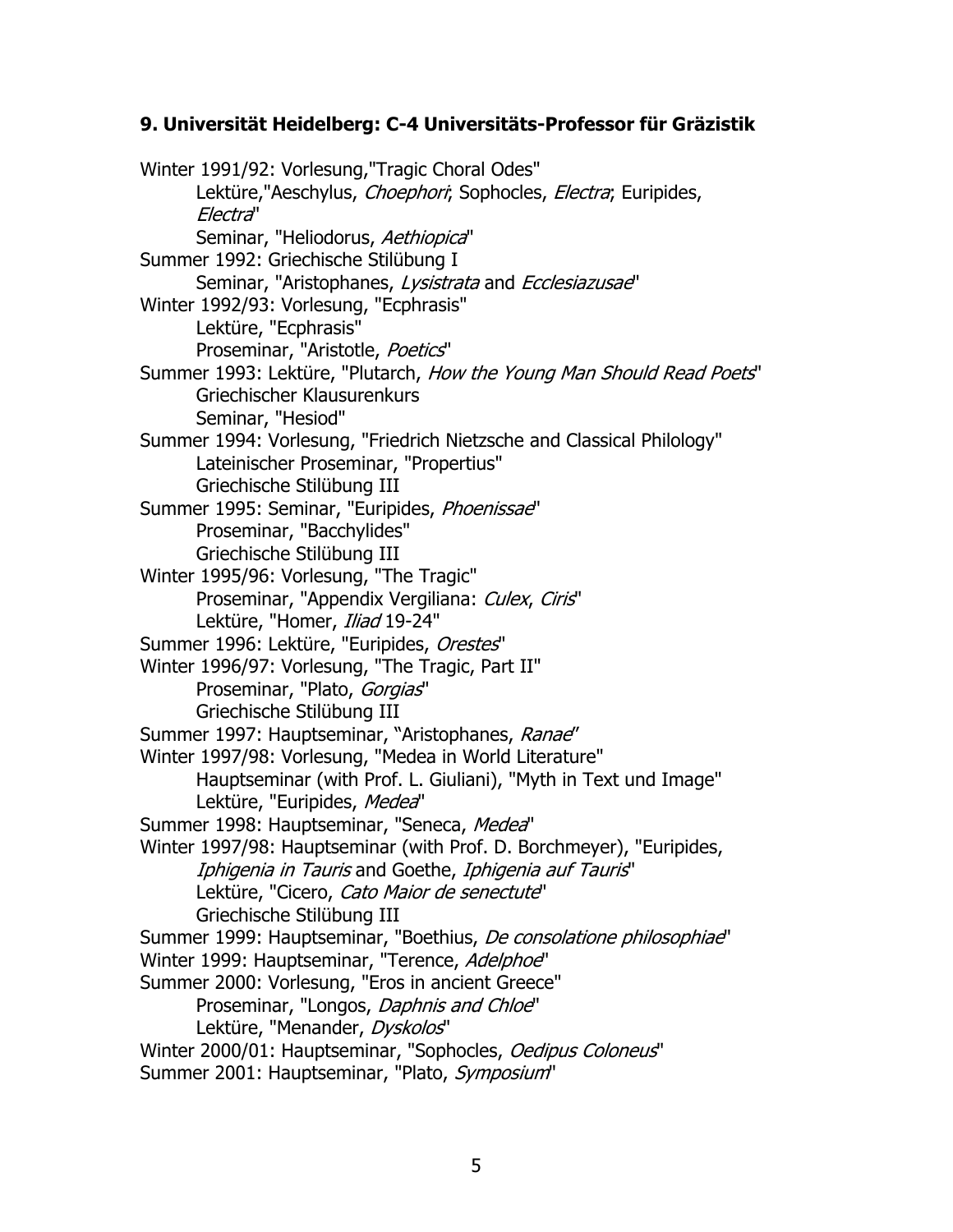#### **10. University of Michigan: Visiting Professor, Institute for the Humanities**

March-April 1993: History 401/Classical Civilization 411/Institute for the Humanities 411/002:

Minicourse: "Parody and Utopia in Aristophanes," with Prof. Sarah C. Humphreys

## **11. University of Chicago: Lurcie Visiting Professor, Committee on Social Thought**

Spring 1996: Seminar, "The Idea of the Tragic"

# **12. University of Chicago: Professor, Committee on Social Thought**

Spring 1997: Seminar, "Hamlets" Seminar, "Seneca, Medea and Thyestes" Seminar (with Prof. Ian Mueller), "Aristotle, Metaphysics Zeta" Spring 1998: Seminar, "Proust, Swann's Way" Seminar, "History of Classical Scholarship and Introduction to Methods in Classics" Seminar (with Prof. Ian Mueller), "Aristotle, Metaphysics Zeta" Spring 1999: Seminar, "Proust, Within a Budding Grove" Seminar (with Prof. Mark Strand), "Shakespeare, Two Comedies: Midsummer Night's Dream and The Winter's Tale" Seminar (with Prof. Charles Larmore), "Wordsworth, The Prelude" Winter 2000: Seminar, "History of Classical Scholarship and Introduction to Methods in Classics" Seminar (with Prof. Wendy Doniger), "Medea in World Literature" Spring 2001: Seminar, "Sophocles, Oedipus in Colonus" Seminar (with Prof. Wendy Doniger), "Ovid, Ars Amatoria, and Vatsyayana, The Kama Sutra" Seminar (with Prof. Paul Friedrich): "Selections from Horace and Ovid" Seminar (with Prof. Nathan Tarcov), "Shakespeare, Two Roman Plays: Coriolanus and Julius Caesar" Fall 2002: Seminar, "Hesiod" Seminar, "Nietzsche on the Greeks" Seminar, "History of Classical Scholarship and Introduction to Methods in Classics" Fall 2003: Seminar, "Aeschylus, Agamemnon" Seminar, "Introduction to Comparative Literature" Seminar (with Prof. Mark Strand), "Dante, Divine Comedy" Winter 2005: Seminar, "Aeschylus, Choephor!" Spring 2005: Seminar, "Gospel of John" Spring 2006: Seminar (with Prof. Jas' Elsner), "Writing Art History: From Antiquity to Modetnity" Seminar: "Aeschylus, Eumenides"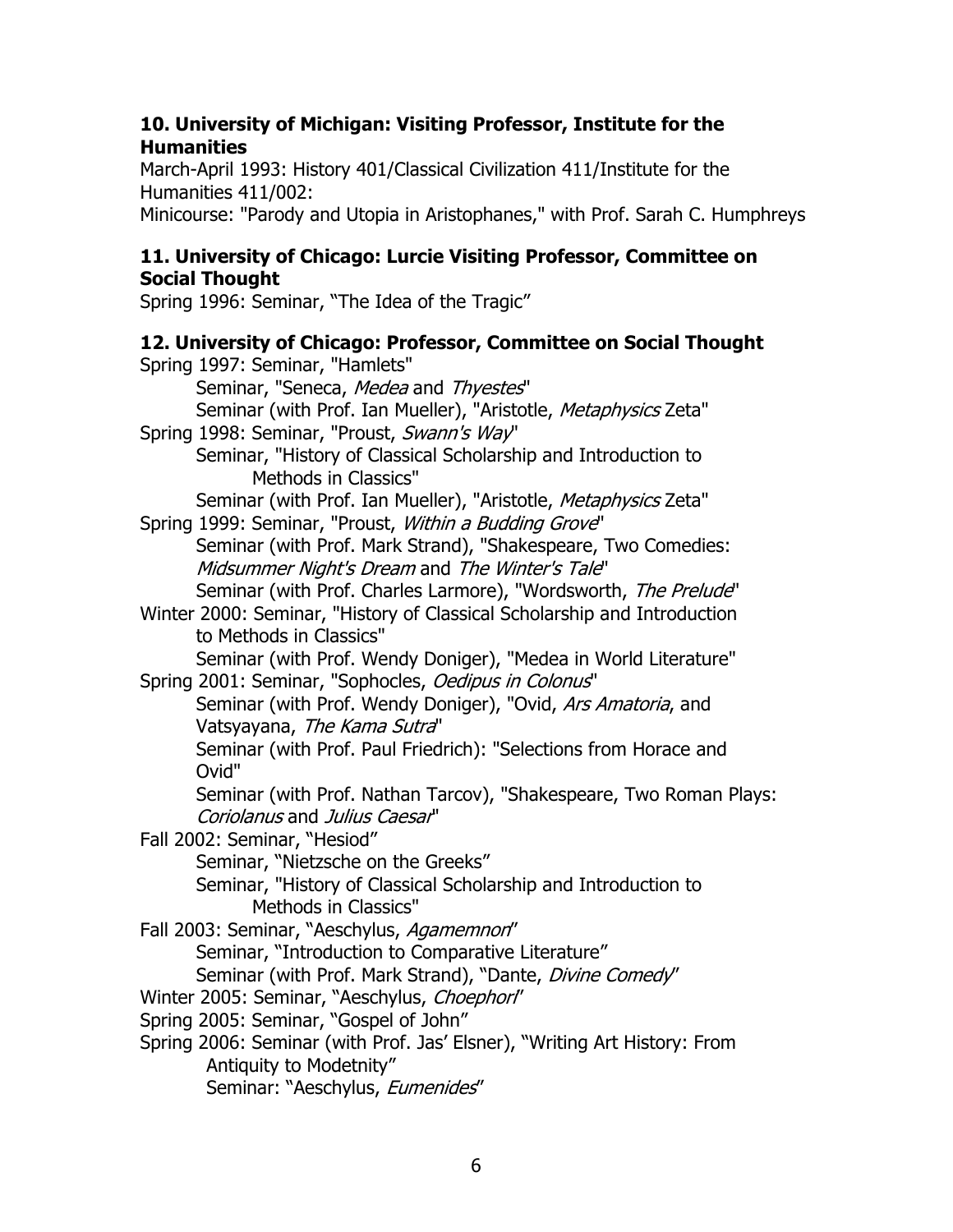- Winter-Spring 2007: Seminar, "Phaedra and Hippolytus: Euripides, Seneca, Racine"
	- Seminar, "Proust, The Guermantes Way"
- Winter-Spring 2008: Seminar, "Shakespeare on Jealousy: Sonnets, Othello, The Winter's Tale"
	- Seminar (with Prof. Nathan Tarcov, "Boccaccio, Decameron"
- Winter 2009: Seminar, "Heraclitus"

Seminar (with Prof. Ralph Ubl), "Baudelaire on Art"

- Spring 2010: Seminar, "Euripides, Iphigenia among the Taurians; with consideration of Gluck's *Iphigénie* and Goethe's *Iphigenia*" Seminar (with Prof. Nathan Tarcov), "Boccaccio, Decameron"
- Winter 2012: Seminar, "Euripides, Bacchae" Seminar: "Walter Benjamin"
- Winter 2013: Seminar, "Sophocles, Oedipus in Colonus" Seminar: "Virgil, Aeneid"
- Winter 2014: Seminar, "Sophocles, Electra" Seminar (with Prof. Thomas Pavel: "Before the Novel: Heliodorus, The Ethiopian Story; Wolfram von Eschenbach, Parzifal; Philip Sidney, Old Arcadia"

Winter 2018: Seminar, "Sophocles, Ajax" Seminar: "The Return of Homer: The *Iliad* and Odyssey in Contemporary English Language Fiction and Poetry"

#### **13. Scuola Normale Superiore di Pisa: Professore Ordinario di Filologia Greca**

- 2001/2: Corso Ordinario, "Hesiod"
- 2002/3: Corso Ordinario, "Aeschylus, Agamemnon"
- 2003/4: Corso Ordinario, "Aeschylus, Choephorl"
- 2004/5: Corso Ordinario, "Aeschylus, Eumenides"
- 2006/7: Corso Ordinario, "Euripides, Hippolytus, with Seneca, Phaedra, and Racine, Phèdre"
	- : Seminario interdisciplinare (with Prof. Howard Burns), "Trissino, Sofonisba"

2007/8: Corso Ordinario, "The Presocratics I"

- 2008/9: Corso Ordinario, "The Presocratics II"
	- : Seminario interdisciplinare (with Prof. Howard Burns), "Trissino, L'Italia liberata dai Goti"
- 2010/11: Corso Ordinario, "Euripides, Iphigenia among the Taurians"
- 2011/12: Corso Ordinario, "Euripides, Bacchae"
- 2012/13: Corso Ordinario, "Sophocles, Oedipus Rex"
- 2013/14: Corso Ordinario, "Sophocles, Electra"
- 2014/15: Corso Ordinario, "Sophocles, Philoctetes"
- 2016/17: Corso Ordinario, "Sophocles, Ajax"